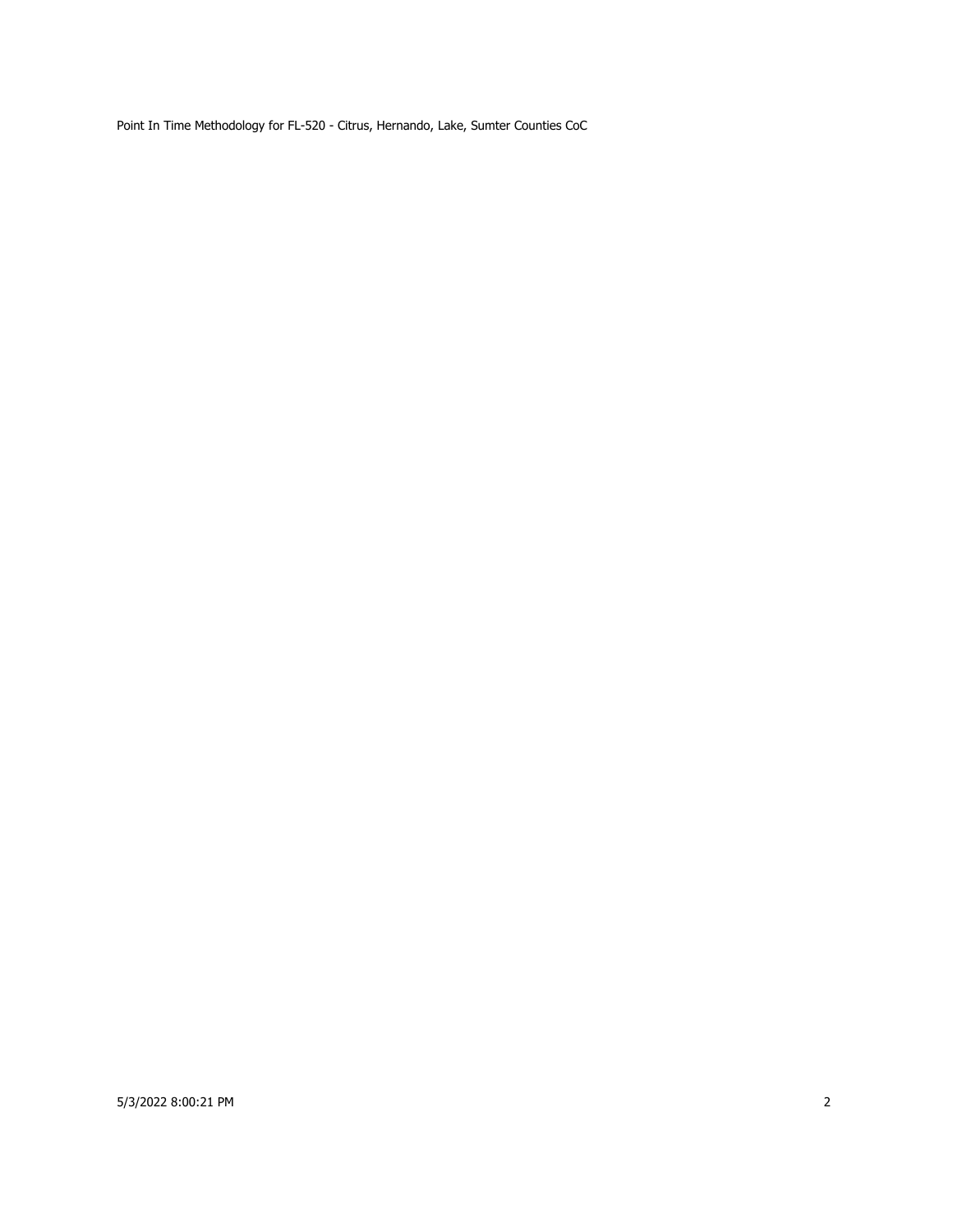- Other: extrapolation

#### **5. Was the CoC able to collect information about the demographic and subpopulation characteristics of all sheltered people or only some?**

- All sheltered people

#### **6. Looking at the change in your sheltered count from last year's count, please choose up to three reasons that best explains these changes from the drop down list below.**

- Change in landlord partnerships
- Change in availability of affordable housing

## **Please provide a brief description of these specific factors (500 word limit):**

Our community is still utilizing ESG-CV, as well as the additional VA funds to shelter those at a higher risk of COVID in non-congregate shelters and this has resulted in a higher number of people being in ES over last year's count. Landlords in our community have ceased being landlords, instead deciding to sell property, or if they are still renting property, they have raised the rents out of the means of the people currently enrolled in rapid rehousing & non-congregate shelter while looking for housing.

# **Unsheltered Population**

**7. What approach(es) was used to count the total number of people included in the unsheltered population during the PIT count. (select all that were used)**

**8. What information or method(s) was used to de-duplicate the total count of people in the unsheltered population? (Check all that apply)**

## **Unsheltered Subpopulations**

**9. What approach(es) was used to collect demographic and subpopulation data about unsheltered people included in the unsheltered population during the PIT count?**

**10. Were all people who were encountered during canvassing on the night of the count or during post night of the count PIT activities asked to complete a survey/interview?**

- All people encountered were surveyed

**11. What information or method(s) was used to produce an unduplicated total count of homeless people across your sheltered and unsheltered populations?**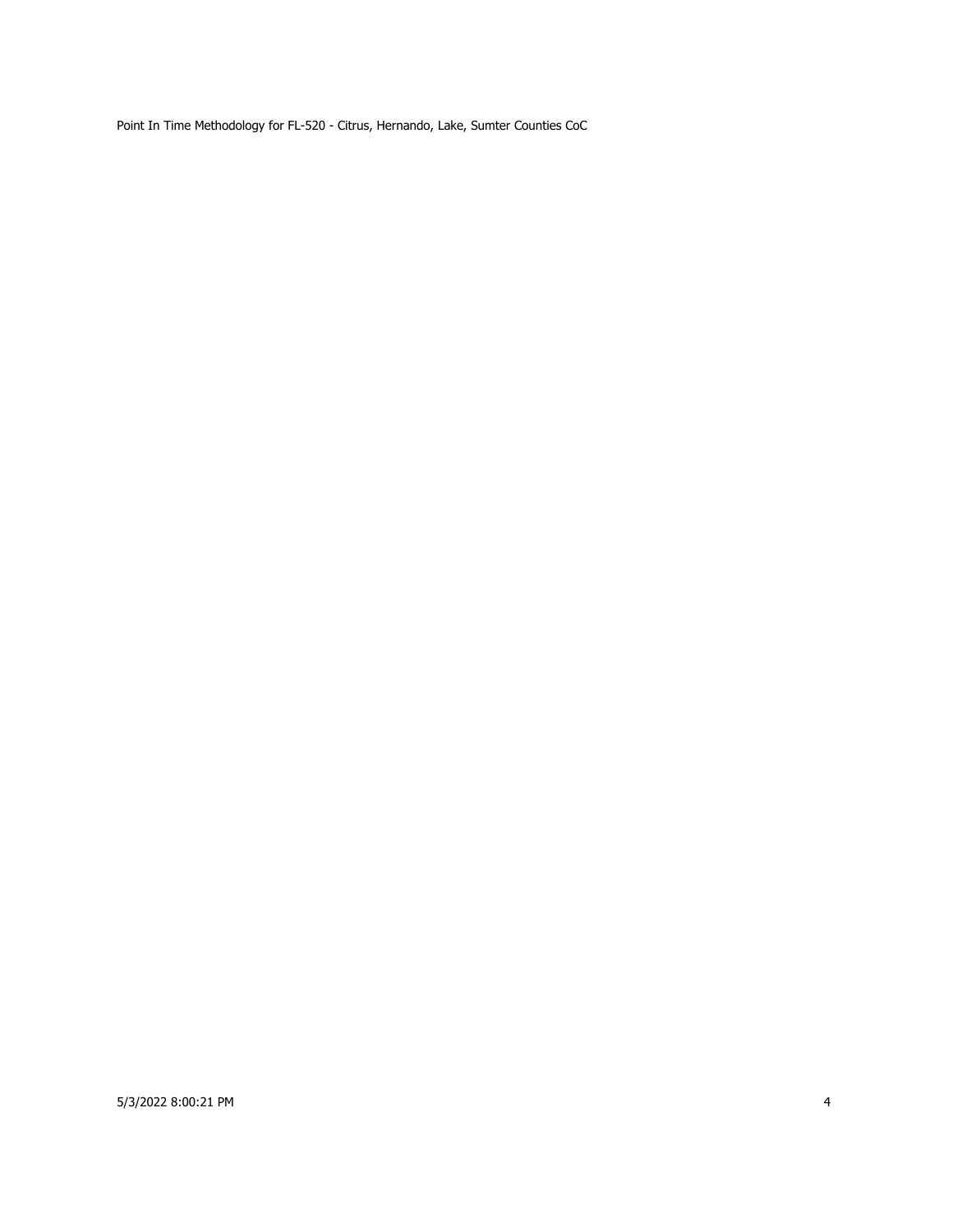## **12. Looking at the change in your unsheltered count from last year's count, please choose up to three reasons that best explains these changes from the drop down list below**

**Please provide a brief description of these specific factors (500 word limit):**